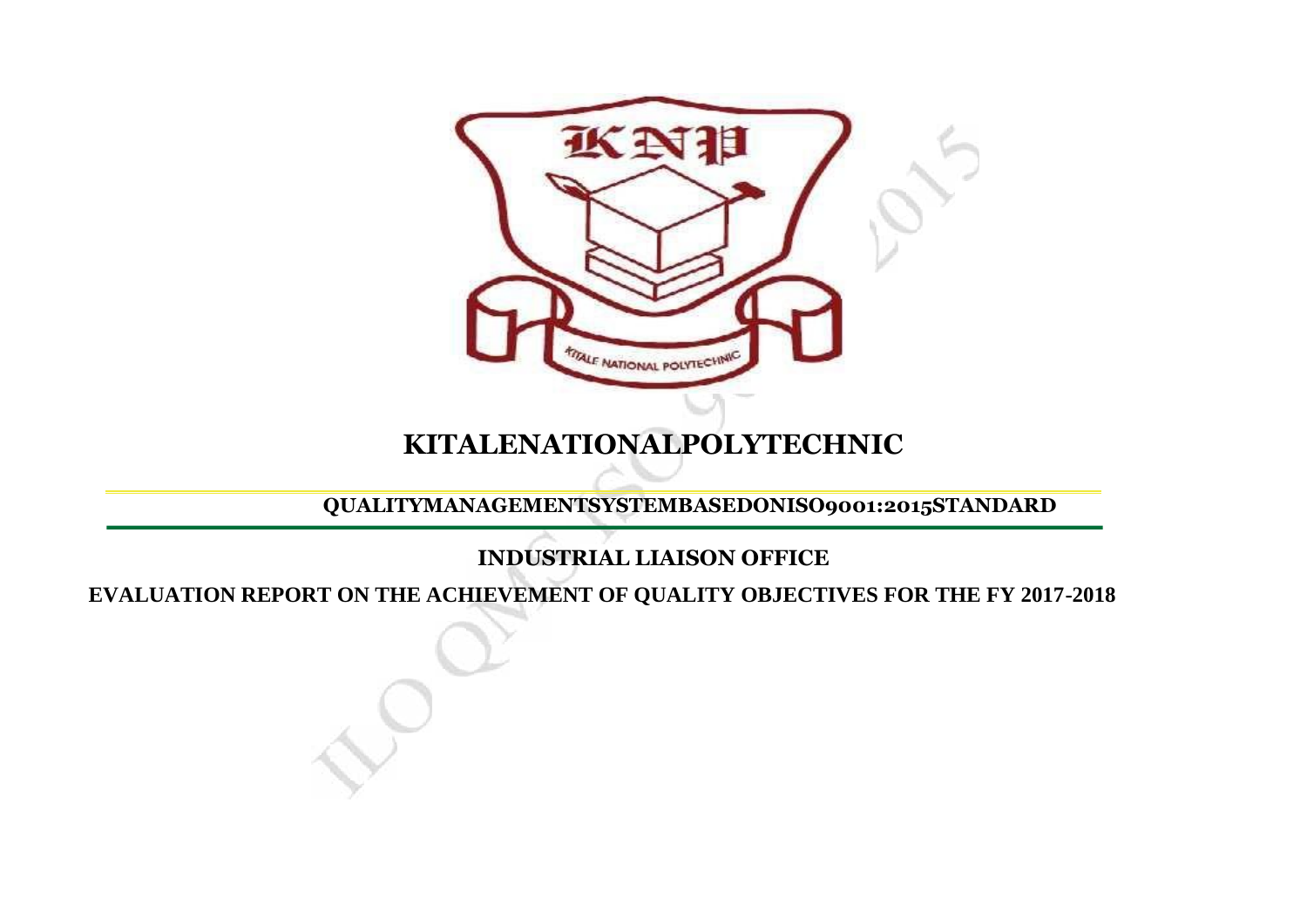## **INDUSTRIAL LIAISON OFFICE**

## **EVALUATION REPORT ON THE ACHIEVEMENT OF QUALITY OBJECTIVES FOR THE FY 2017-2018**

| S/N            | Objective                                                                                                                              | Who will<br>beresponsib<br>le?                                                                                                       | What will be done?                                                                                                                                                           | When<br>will<br>it<br>be<br>completed?                                                                                         | <b>Whatresou</b><br>rceswillber<br>equired?                                     | How will the results<br>be monitored and<br>evaluated?                                                                                                                                              | <b>Achieveme Remarks</b><br>nt status |                                       |
|----------------|----------------------------------------------------------------------------------------------------------------------------------------|--------------------------------------------------------------------------------------------------------------------------------------|------------------------------------------------------------------------------------------------------------------------------------------------------------------------------|--------------------------------------------------------------------------------------------------------------------------------|---------------------------------------------------------------------------------|-----------------------------------------------------------------------------------------------------------------------------------------------------------------------------------------------------|---------------------------------------|---------------------------------------|
|                | State a measurable<br>Quality objective<br>addressing any of<br>the dimensions of<br>quality product/<br>service                       | Give the title<br>of the person<br>to ensure that<br>quality<br>the<br>is<br>objective<br>achieved (the<br>process<br><i>owner</i> ) | activities<br>to be<br><b>State</b><br>undertaken to ensure that the<br>quality objective is achieved                                                                        | For every activity in column3<br>indicate when it will be<br>completed                                                         | Indicate the<br><i>required to</i><br>undertake the<br>activities in<br>column3 | Indicate how results<br>monitored and<br>evaluated that<br>you've met the quality<br>objective                                                                                                      |                                       |                                       |
|                | To increase the<br>Percentage of<br>trainees getting<br>Attachment<br>places<br>From the<br>current<br>60% to100% by<br>September2018. | ILO                                                                                                                                  | -Early sensitization on<br>importance of<br>attachment.<br>-Industry visits by KNP<br>staff<br>-Create a database of<br>possible placement<br>places                         | -Begin sensitization during<br>week four of term.<br>-Create database<br>ofattachmentplacesby31 <sup>st</sup> J<br>anuary2018. | Fundstovisit<br>industry.                                                       | -Compare the list of<br>Prospective attaches<br>with<br>Those actually<br>attached after<br>reporting deadline (i.e.<br>week 6<br>Of attachment<br>period).                                         | 93%<br>Attached                       | To improve<br>to $100\%$<br>placement |
| $\overline{2}$ | To<br>increase<br>the<br>percentag<br>e of<br>Attaches being<br>Assessed from<br>the<br>Current 93% to<br>100% by                      | <b>ILO</b>                                                                                                                           | -Encourage trainees to<br>leave logbooks in the<br>place of attachment so<br>assessors can access<br>them in case they are<br>absent due to<br>unavoidable<br>circumstances. | -Begin sensitization during<br>Third week of term three<br>2017.                                                               | -Funds for<br>calling.                                                          | -Monitor<br>attachment<br>placement by<br>calling attaches who<br>haven't reported<br>beginning week 7<br>of attachment<br>period.<br>-Maintain a tool for<br>assessor's post<br>assessment record. | 100% Ass<br>essed                     | Targets<br>attained                   |